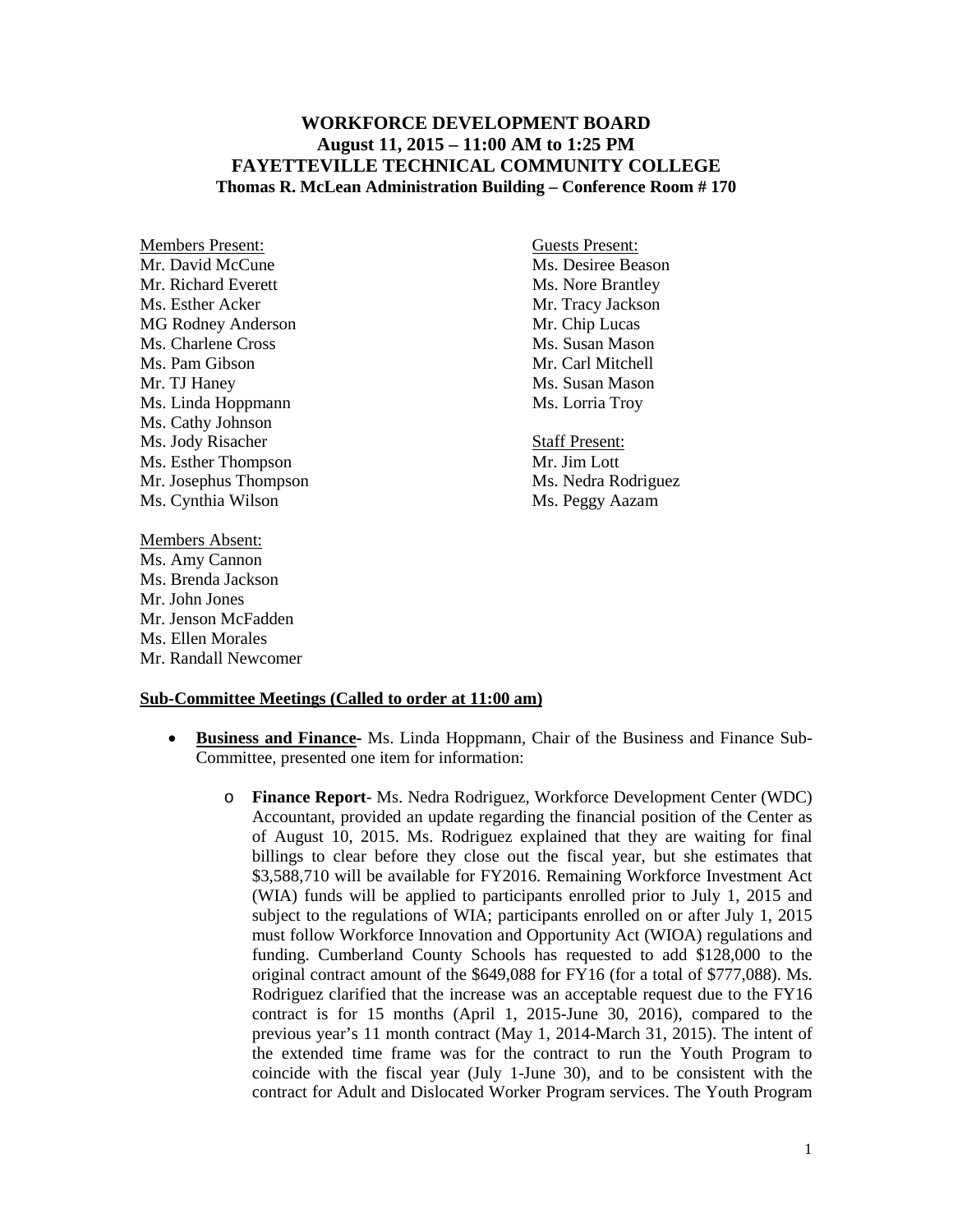is also tasked with attaining compliance with the WIOA requirement of using at least 75% of funds on Out-of-School youth (compared to only 30% under WIA), which may entail marketing and recruiting efforts targeted at Out-of-School youth as well as the revision of current program design and procedures. Mr. Jim Lott, Director, added that CCS was asked to take the lead on the Work-Ready Community initiative; Mr. Chip Lucas, Executive Director, Career and Technical Education (CTE), for Cumberland County Schools (CCS), introduced Nore Brantley, Career Development Coordinator, who has been designated as the "champion" for Cumberland County's effort to be a Work-Ready Community. Ms. Brantley will be leading the charge up to and through the application process, as well as working to reach the required criteria (which includes attaining a certain amount of Career Readiness Certifications [CRC] and commitments from employers to consider the CRC in their hiring process, and improvement of the high school graduation rate) during the two year allotted time frame. Ms. Hoppmann expressed concern about the increase in staff costs, which she recommended keeping below 30% so that the majority of funds go to assisting participants and training costs. Mr. Lott assured that even staff costs can be considered as funds going "to the participants" since every part of every staff member's job is to spend time with and for the participants, including follow up services. Ms. Hoppmann requested that they consider the ratio of participants to staff and to keep in mind the break-even point to maintain efficiency. Ms. Rodriguez explained that after taking into account encumbrances, obligations, and reserves, there are ample funds in the remaining budget to approve the additional \$128,000 and the program may even need more funds by the end of the year. Due to not having a quorum of the Business and Finance subcommittee, the action for approval was deferred until the full Board meeting. Ms. Esther Thompson asked for clarification of the RFP process and the source of the additional funds. Ms. Rodriguez explained that the original contract was issued for one year, with the option to extend (the decision to extend CCS as the Youth Program contractor through June 30, 2016 was approved by the WDB at the December 14, 2014 meeting). The contracts will never be for the full allocation and reserves will be managed to allow for the possibility to use funds for other contracts and projects. Mr. McCune asked if the Accountant I position has been filled since Carinda Kerr left at the end of June. Ms. Rodriguez said she is working with Cumberland County HR to find a replacement; she expects the process to take at least a month and is considering hiring a temp in the meanwhile.

- **Youth** Ms. Charlene Cross, Chair of the Youth Sub-Committee, presented two items of information:
	- o **Youth Sub-Committee Report** Ms. Cross provided a brief update on the Youth Sub-Committee, which met on Friday, August 7, 2015. Under WIOA, the Youth Council is now a standing committee of the WDB. Members of the Youth Sub-Committee are not required to be WDB members, with the exception of the Sub-Committee Chair. Representatives from agencies, community-based organizations, and individuals who are especially interested in the needs of youth in Cumberland County are encouraged to participate. The Sub-Committee will continue to meet as they have (the Friday before each WDB meeting), and as Chair of the Sub-Committee, Ms. Cross will continue to provide a report at each WDB meeting. The functions and responsibilities of the Youth Sub-Committee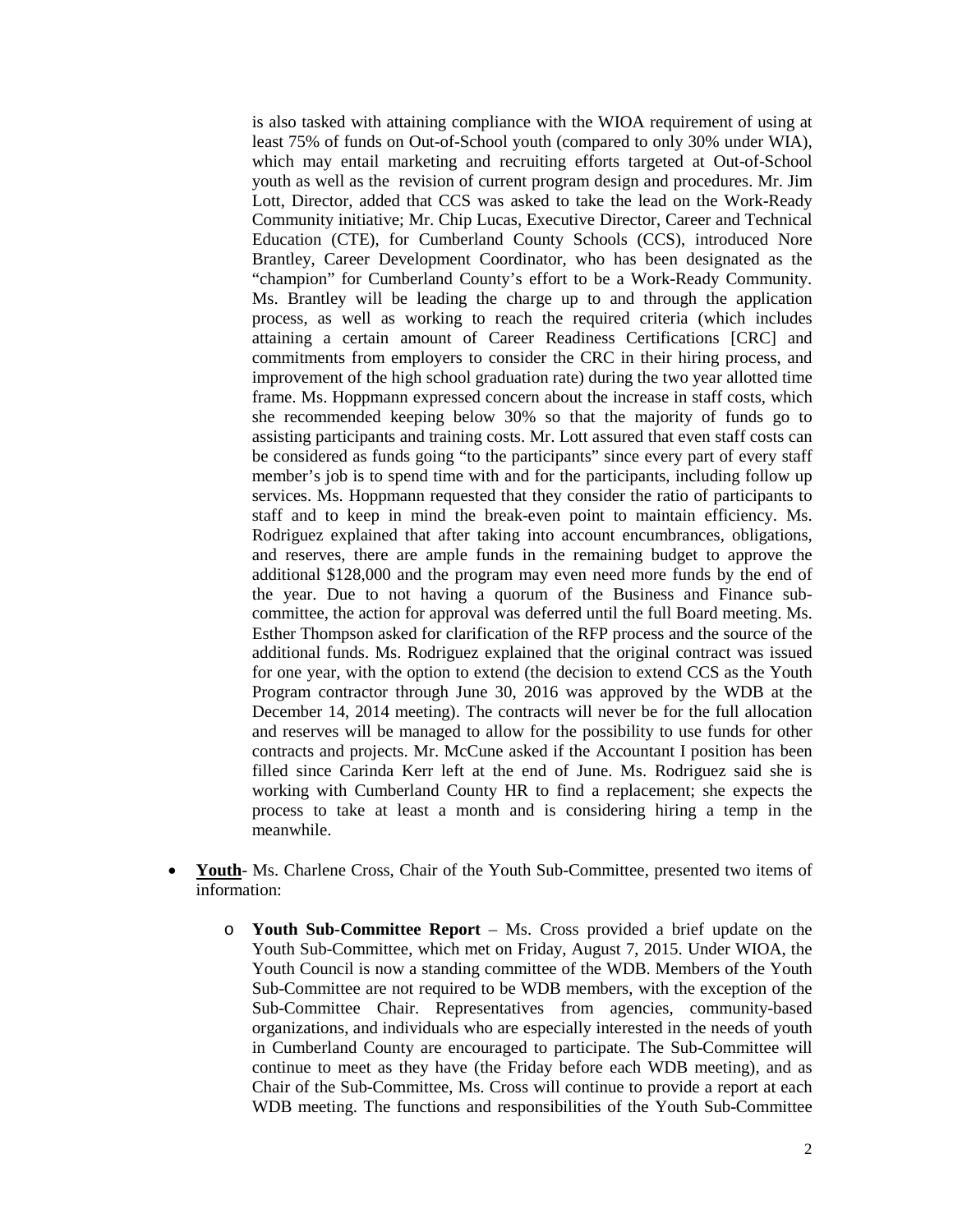will remain the same, to include advising on how to provide the most effective and comprehensive programs, activities, and opportunities for eligible youth (aged 16-24) seeking assistance in achieving academic and employment success. Mr. Lucas briefed the Sub-Committee members on marketing efforts to promote recruitment of Out-of-School Youth, which include Youth Program staff participation at the National Night Out event held on August 4, 2015, and radio spots on Foxy 99.1 FM recorded by Youth Sub-Committee member, Fred Baker. Mr. Lott shared progress on the plan for Cumberland County to apply to be a Work-Ready Community. Nore Brantley, who was introduced during the Finance Report, has been assigned to "champion" the Work-Ready effort, and Mr. Lucas reported that they plan on reaching out to the employers who recently participated in the Summer Youth Work Experience Program. Mr. Lucas proposed holding the annual Youth Partnership Recognition Banquet as a luncheon and in conjunction with the WDB meeting scheduled for October 6, 2015. The banquet, which has previously been an evening event, recognizes the employers and partners who participated as a work site during the Summer Youth Work Experience Program and outstanding participants. At the June 9, 2015 WDB meeting, the revised Youth Services Policy was distributed for review. The Sub-Committee deferred the action to approve the policy until the full Board meeting. The next Youth Council meeting is scheduled for Friday, October 2, 2015 at noon at the Career Center.

o **Update on Contract for WIOA Youth Program –** Mr. Lucas provided an update on the WIA Youth Program as of August 7, 2015. There are currently 314 total youth participants, including those in follow-up status. Over 90 sites participated as summer work experience locations providing a total of 163 positions. Although the goal was 175 positions, the Youth Program did see an increase from the 149 placements made last year. Over 140 youth and young adult participants attended the Comprehensive Learning Day on Saturday, July 11, 2015 at the Department of Social Services (DSS), and 135 attended the event on Friday, July 24, 2015 at the Education Resource Center (ERC). Included in the notebook was the program from the Close-Out Celebration on July 31, 2015 which was attended by 113 youth and young adult participants. Mr. Lucas explained that per Ms. Pam Gibson's recommendation, Youth Program staff participated in the National Night Out event that was held on August 4, 2015. The event served as a kick-off for the marketing campaign to recruit Out-of-School youth. Additional recruitment efforts include sponsoring WZFX Foxy99's 99 Days of Summer which will air radio spots throughout the month of August. Mr. Lucas explained that they are working hard to meet the WIOA requirement of spending at least 75% of funds on Out-of-School youth, which is a huge transition from the 70% In-School/30% Out-of-School under WIA, while still working with enrolled In-School youth participants. He has been networking and reaching out to other agencies, including the Metropolitan Housing Authority and Ms. Susan Mason with the Department of Social Services. Mr. Lucas suggested focusing on the Workforce Development page under the Cumberland County website rather than the Cumberland County Schools website since CCS is primarily an in-school website and may not reach out-of-school youth. Ms. Cross explained that these ideas and more have come from sharing information gathered from conference workshops and brainstorming with the Youth Sub-Committee, whose members include representatives from Juvenile Justice and DSS. Several members of the Sub-Committee are planning to take a trip to visit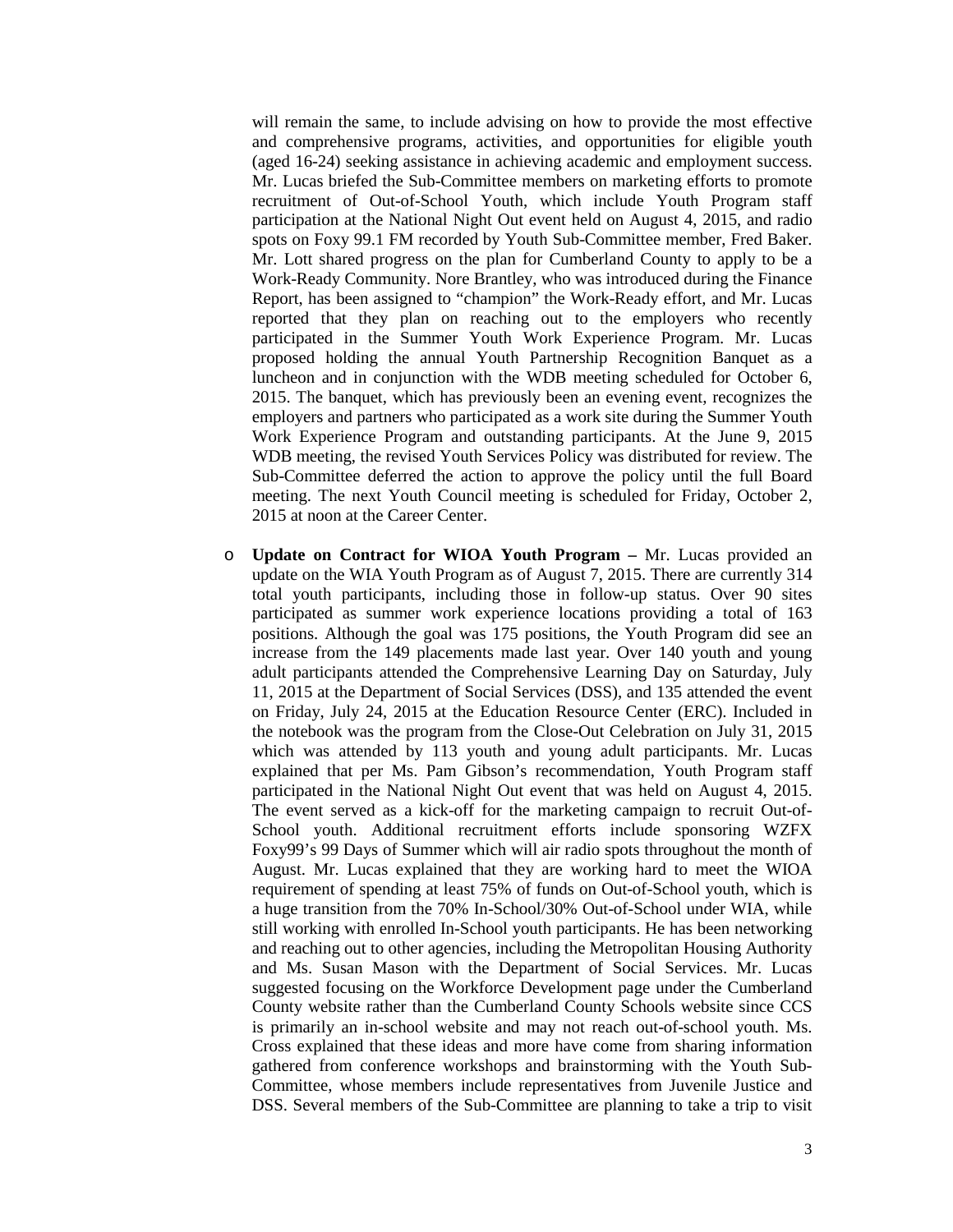the Tarheel Challenge Academy in Sampson County. The program, sponsored by the North Carolina National Guard, concentrates on providing high school dropouts and other young adults who, if left unguided, may be at risk for problematic situations, with the discipline and life skills necessary to be productive members of society. Ms. Cross said they are trying to be creative and keeping in mind who they are targeting. Ms. Thompson suggested collaborating with Ms. Cynthia Wilson of Cumberland Community Action Program, Inc. (CCAP), now known as Action Pathways, whose mission is to develop and operate projects that promote the economic and social well-being of individuals and their families, many of whom are under the age of 24 and are potential candidates for the Youth Program. Mr. Lucas added that Nore Brantley, the Career Development Coordinator, has worked with CCS for many years, most recently as a teacher at Alger B. Wilkins High School (ABWHS). ABWHS provides an additional learning option for community high school students who are not succeeding in a traditional school setting. Ms. Brantley has a lot of experience within Career and Technical Education and assisting at-risk youth with realizing their full potential, transitioning from school to a career, and taking responsibility for their future, which makes her the ideal candidate to join the Youth Program team and to champion the Work-Ready Community initiative. Ms. Brantley can be reached at (910) 323-3421 ext. 2136. Ms. Lucas announced that Mary Finney's last day as a Youth Case Manager will be Friday, August  $14<sup>th</sup>$ , as she has been offered a position as an art teacher at Westarea Elementary School. The Case Manager position is posted on the CCS website and will close on August  $17<sup>th</sup>$ . Ms. Cross acknowledged that Ms. Finney is truly a success of the Youth Program, as she started out as a participant, obtained full time employment as a Case Manager, and will now be a full time teacher in the art field. The Youth Program budget through August 6, 2015 was included on the report and is recalculated at the end of every month. Notebooks from the Youth Close-out Ceremony were presented as gifts to the Board members. The Youth subcommittee accepted the update as information only.

- **Planning and Evaluation** Mr. Richard Everett, Chair of the Planning and Evaluation Sub-Committee, presented two items of information:
	- o **Update on Contract for WIOA Adult & Dislocated Worker Program -** Ms. Lorria Troy, Program Director for ResCare Workforce Services, provided an update on the WIOA Adult & Dislocated Worker Program. The report included year-to-date contract measures for the new categories under the extended contract which includes: Customers Enrolled in Basic Career Services, Customers Placed in Unsubsidized Employment, Customers Receiving a Training Service, Customer Enrolled in Intensive Service, and New Customers Enrolled in Occupational Training. Ms. Troy reported on the collaborative partnership with FTCC's Charlene Callahan on Transition Tech, a training program for transitioning military service members that provides industry-focused certificates and credentials, resume assistance, and mock interview opportunities designed to prepare individuals to enter the civilian workforce. The first cohort, which included 12 individuals and began July 27, 2015, is slated to complete their Logistics/Supply training course, which includes credentials in Yellow Belt/Lean Six Sigma and OSHA 30, by August 13, 2015. Additional Logistics/Supply courses are scheduled to begin August  $17<sup>th</sup>$  and September  $14<sup>th</sup>$ , a course for CATV/Telecommunications Technology Cabling & Fiber Optics is planned for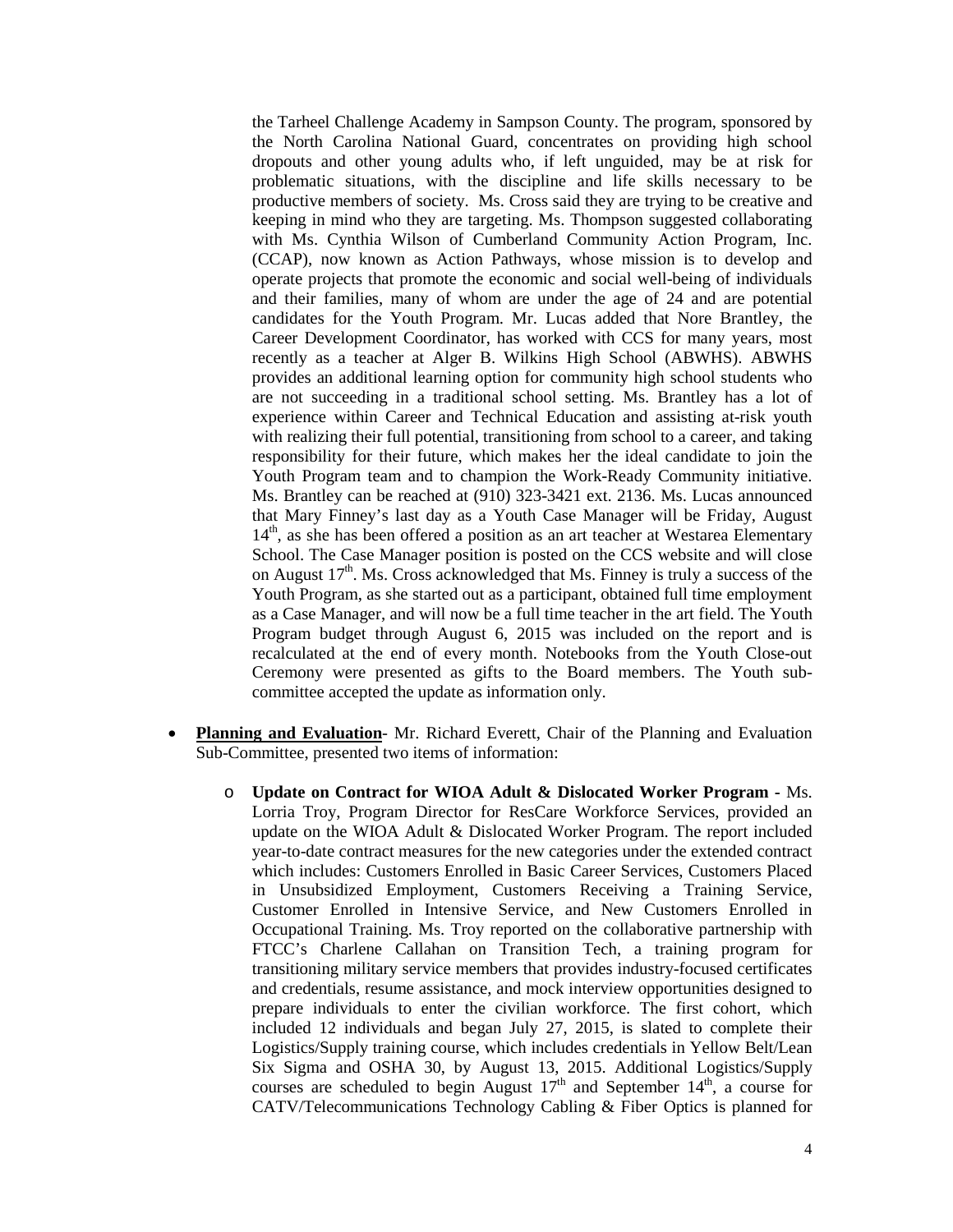September  $28<sup>th</sup>$ , and they are preparing to offer a Computer & Information Technology (IT) course as well. The Transition Tech Program will be shared with military personnel that are 24 months or less from exiting from the military and is open to all veterans. MG Rodney Anderson asked how veterans are made aware of the program. Ms. Troy explained that they are actively recruiting at the Career Center and Ms. Callahan has also been recruiting through the Transition Assistance Program (TAP; formerly the Army Career and Alumni Program, ACAP). They are working hard to limit the number of trips required to apply for the program, especially due to many of the interested participants are still active duty soldiers. Ms. Troy shared the marketing flyer for the Transition Tech Program, which will be forwarded to Board members via email at the conclusion of the meeting. On-the-Job Training contracts have been signed with Operational Services Inc. and MegaPlay, LLC. The Business Services Representative attended the BSR quarterly meeting in Raleigh, the Fayetteville Regional Chamber "Business After Hours" event, the National Night Out event, and the WIOA State Plan Summit. Participant accomplishments included 12 placements in positions such as Security System Installer, Administrative Assistant, Office Manager, Office Assistant, Truck Driver, and Laborer, and both a customer's compliment regarding the staff at the Career Center and a client's success story were shared as part of the report. Upcoming events include the Cumberland County Library Job Fair on August  $19<sup>th</sup>$ , the WIOA Regional Summit also on August 19<sup>th</sup>, and the Southeastern Employment and Training Association (SETA) Conference September 13-16<sup>th</sup>. The Planning & Evaluation sub-committee accepted the update as information only.

o **Revised Policies**- Mr. Lott introduced the revised policies, which were sent out via email prior to the meeting. Three of the policies (#2, Formal File Structure for WIA Participants, #3, Maintenance of Participant Records and the Central Records Room, and #21, Center Telephone Policy and Procedures) were eliminated as policies effective August 2015 and will be revised accordingly as procedures. Mr. Lott provided a summary of the changes. All of the policies were revised to reflect the changes as a result of the Workforce Innovation and Opportunity Act (WIOA). The remaining changes were summarized as follows: Policy #1, Update of Workforce Development Board Policies, was revised to reflect changes as a result of the transition of administrative and fiscal responsibilities of local WIOA services to Cumberland County government. Policy #6, Priority of Service Policy, still states that all veterans and their spouses will receive priority for all career services and training; the remaining order of priority will require an assessment for basic skills deficiency and documented income information, and is as follows: Veterans, exiting military and military spouses; individuals who have exhausted their UI benefits; single-parent families; those who are basic skills deficient; those who receive TANF or are referred by the Department of Social Services (DSS); and individuals who face two or more barriers to employment. Policy #11, Nondiscrimination/Equal Opportunity Standards and Complaint Procedures, adopted the policies and procedures issued by the North Carolina Department of Commerce, Division of Workforce Solutions (DWS) in Policy Statement Number PS 05-2015, dated July 8, 2015. Policy #12, ITA Policies and Procedures, was updated to adopt the North Carolina Department of Commerce, Division of Workforce Solutions (DWS) Policy Statement Number PS 08-2015, Workforce Innovation and Opportunity Act Funds and Pell Grants, dated July 13, 2015 in regard to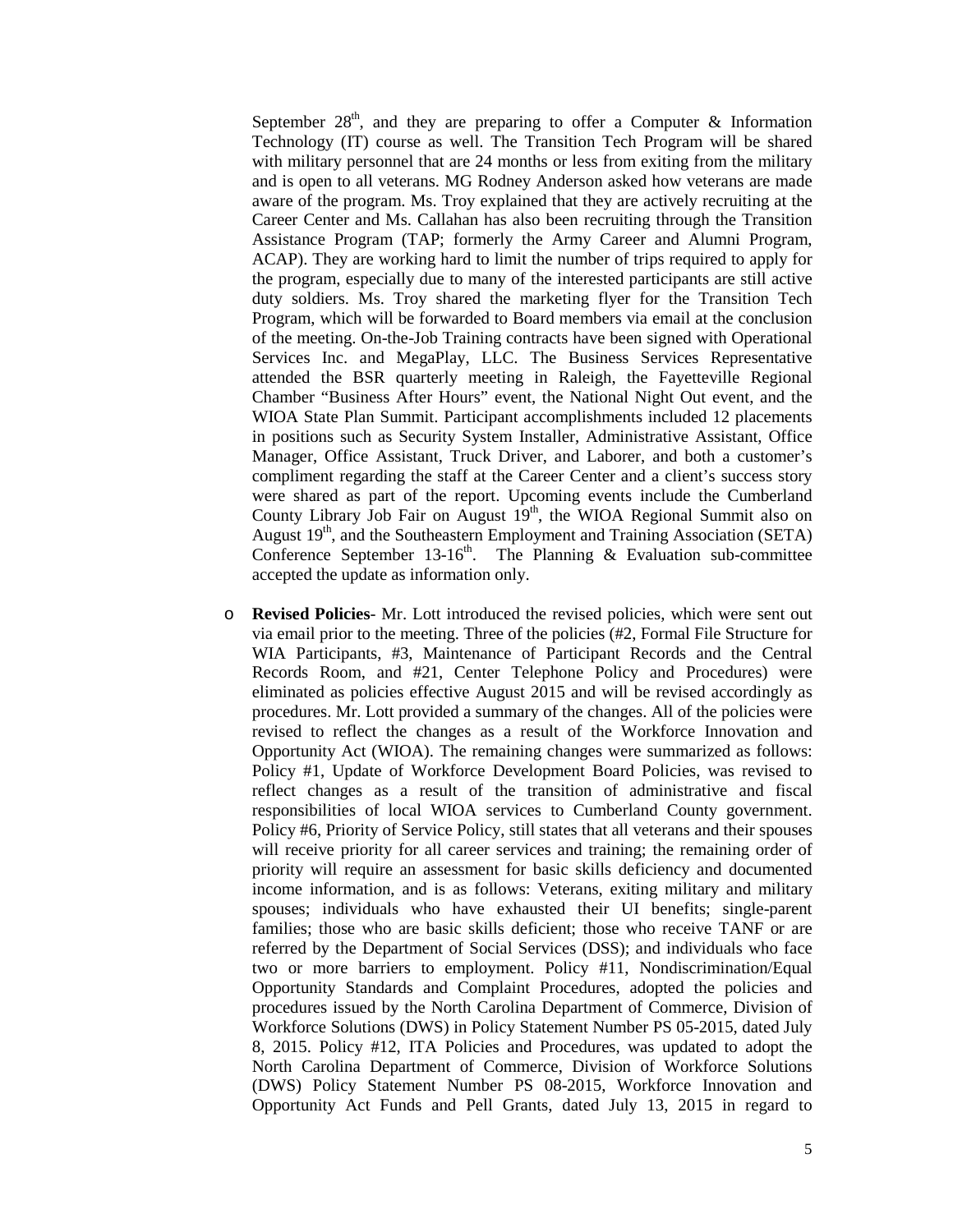coordination with Pell, grants, and scholarships. Policy #13, Process and Criteria for Reviewing eligible Training Providers to Serve Adults and Dislocated Workers in Cumberland County through the Workforce Innovation and Opportunity Act (WIOA), was revised to follow guidance in TEGL 41-14, Operating Guidance for WIOA: WIOA Title I Training Provider Eligibility Transition, dated June 26, 2015. WIOA requires that customers be afforded information to select training that leads to a degree, certificate, or credential in an occupation that is in demand in the local area. North Carolina supports a statewide system, NCWorks Online [\(www.ncworks.gov\)](http://www.ncworks.gov/), to allow a training provider to apply electronically. The state must collect performance data on each training provider and establish a threshold criterion to determine eligibility. It is the responsibility of the local Workforce Board, in conjunction with the state, to maintain a list of approved providers of training. The Cumberland County Workforce Development Board will use the state list as long as the occupation is in demand in the local area and the cost for two years of tuition, books, and fees does not exceed the cap of \$8,000. Providers that are not subject to the restrictions are: providers of On-the-Job Training, Customized Training, Incumbent Worker Training, Internships, paid or unpaid work experience, transitional employment, Trade Adjustment Assistance program, and class-size training that meets a specific industry sector or occupations determined by the Board to meet a critical local need. Policy #14, Adult and Dislocated Worker Transitional Jobs, revised "Work Experience" to "Transitional Jobs", added the stipulation that no more than 10% of funds will be used for transitional jobs payments, and increased the maximum rate of pay from \$10 per hour to \$15 per hour. Policy #15, On-the-Job Training Policy, adopted the policies, procedures, and contract forms issued by the North Carolina Department of Commerce, Division of Workforce Solutions (DWS) in Policy Statement Number PS 04- 2015, dated July 8, 2015. Policy #17, Supportive Services Policy, was revised to follow guidance in TEGL 3-15, Operating Guidance for WIOA, until further guidance is received from the North Carolina Department of Commerce, Division of Workforce Solutions. Policy #18, Youth Services Policy, was distributed at the 6/9/15 WDB meeting and is subject to approval action at this meeting. Changes to this policy included adding an incentive for recruiting two youth participants who are successfully enrolled in the WIOA Youth Program and increasing the incentive (\$50 for one goal, \$100 for two goals, and \$200 for three goals) and starting wage amounts (\$8 per hour for all work experience youth participants). Policy #22, Dual Enrollment, was updated to correspond with Policy #6, Priority of Service, and added the condition that an assessment must be conducted and income information collected in order to provide career or training services under WIOA. Policy # 23, Career Services, is a new policy that establishes the services that may be provided to all customers of the Cumberland County Career Center. Per WIOA and TEGL 3-15, Operating Guidance for WIOA, "core" and "intensive" services, as they were known under WIA, are now combined as "career services." The three types of "career services," which may be offered in any sequence, are: Basic Career Services (available to all individuals seeking services in the Cumberland County Career Center; includes eligibility determination, outreach, intake, orientation, initial assessment, labor exchange, referrals to other programs, information on eligible training providers, and the availability of supportive services), Individual Career Services (provided to individuals seeking to obtain or retain employment; begins with the administration of the Test for Adult Basic Education [TABE] and other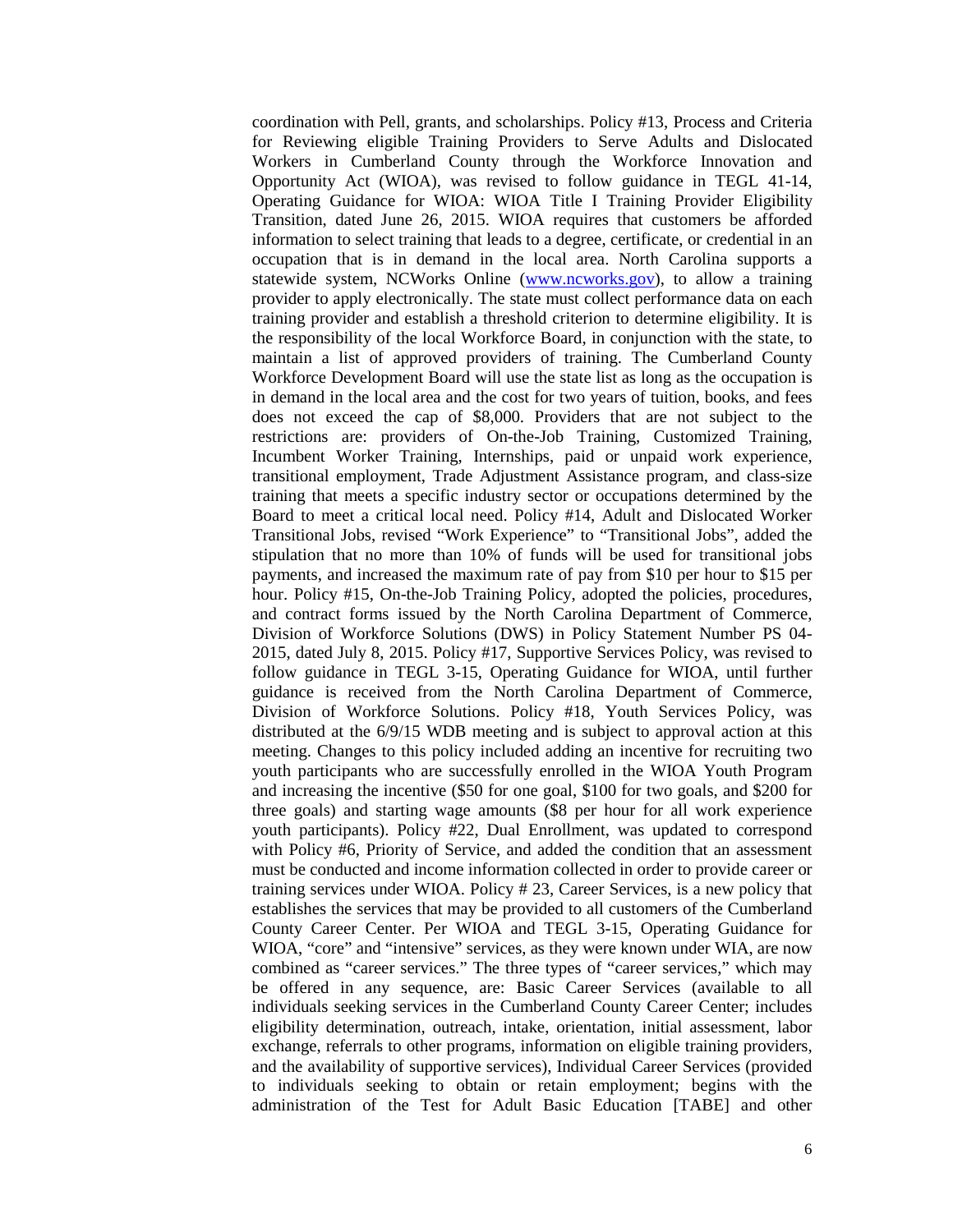diagnostic testing; includes the development of an Individual Employment Plan [IEP]; services available include short term vocational training, HRD classes provided by a Community College, and assistance with obtaining the skills necessary for successful transition into and completion of postsecondary education, training, or employment), and Follow-up Services (must be provided to participants who are placed in unsubsidized employment for up to 12 months after the first day of employment). The revised policies were distributed for review to the Planning & Evaluation sub-committee and will be subject to approval action at the next WDB meeting, with the exception of Policy #18, Youth Services Policy, which was distributed for review at the June 9, 2015 WDB meeting and subject to approval action at today's meeting.

- **Labor Market Information** Ms. Cathy Johnson, Chair of the Labor Market Information Sub-Committee, presented one item of information:
	- o **Review of most recent LMI report** Mr. Josephus Thompson referred to the Labor Market Overviews provided by the Labor & Economic Analysis Division (LEAD) of the NC Department of Commerce for July and August 2015 included in the notebook. The most recent reports show increased unemployment rates at the local, state, and national levels and fewer people working in Cumberland County compared to last month and the same period last year. Heavy and Tractor-Trailer Truck Drivers is still the most in-demand position with Registered Nurses a distant second. LEAD has been releasing new and improved reports, including a Star Jobs brochure, which was included in the notebook. Mr. Lott explained that Star Jobs replaces the Hot Jobs, and is presented by prosperity zones. A map of the North Carolina prosperity zones was included in the notebook. Cumberland County is part of the Sandhills (South Central) prosperity zone along with the counties of Bladen, Columbus, Hoke, Montgomery, Moore, Richmond, Robeson, Sampson, and Scotland, which fall under five different Workforce Development Boards (Cape Fear, Cumberland, Lumber River, Regional Partnership, and Triangle South). Mr. John Lowery is the DWS Regional Manager of the Sandhills prosperity zone. Some discussion took place regarding the top 15 Star Jobs for positions requiring an Associate Degree. MG Anderson was surprised that there were so many openings for Registered Nurses (267) compared to other positions, but that the second highest position (Dental Hygienists with 22 openings) paid an average of almost \$4 more per hour (Registered Nurses tend to work more hours).

Ms. Johnson introduced Russ Rogerson, Executive Vice President for Economic Development with the Economic Development Alliance under the Fayetteville Regional Chamber of Commerce. Mr. Rogerson began by thanking the Board for what they do to prepare the workforce. Their efforts are important for the youth and adults in the community, as well as existing and future businesses and industries. Mr. Rogerson reported that the number one site selection criterion for new business and industry is the state of the workforce. He explained that despite the significance of the workforce, so little is known about a big supplier of the workforce in Cumberland County: Fort Bragg. With 6-8,000 soldiers retiring or leaving the military annually, many questions arise: Will they stay in Fayetteville/Cumberland County/North Carolina? What (jobs) can they do? How much money do they want? Answers to these questions have been difficult to obtain. With MG Anderson's assistance, Mr. Rogerson has begun the process to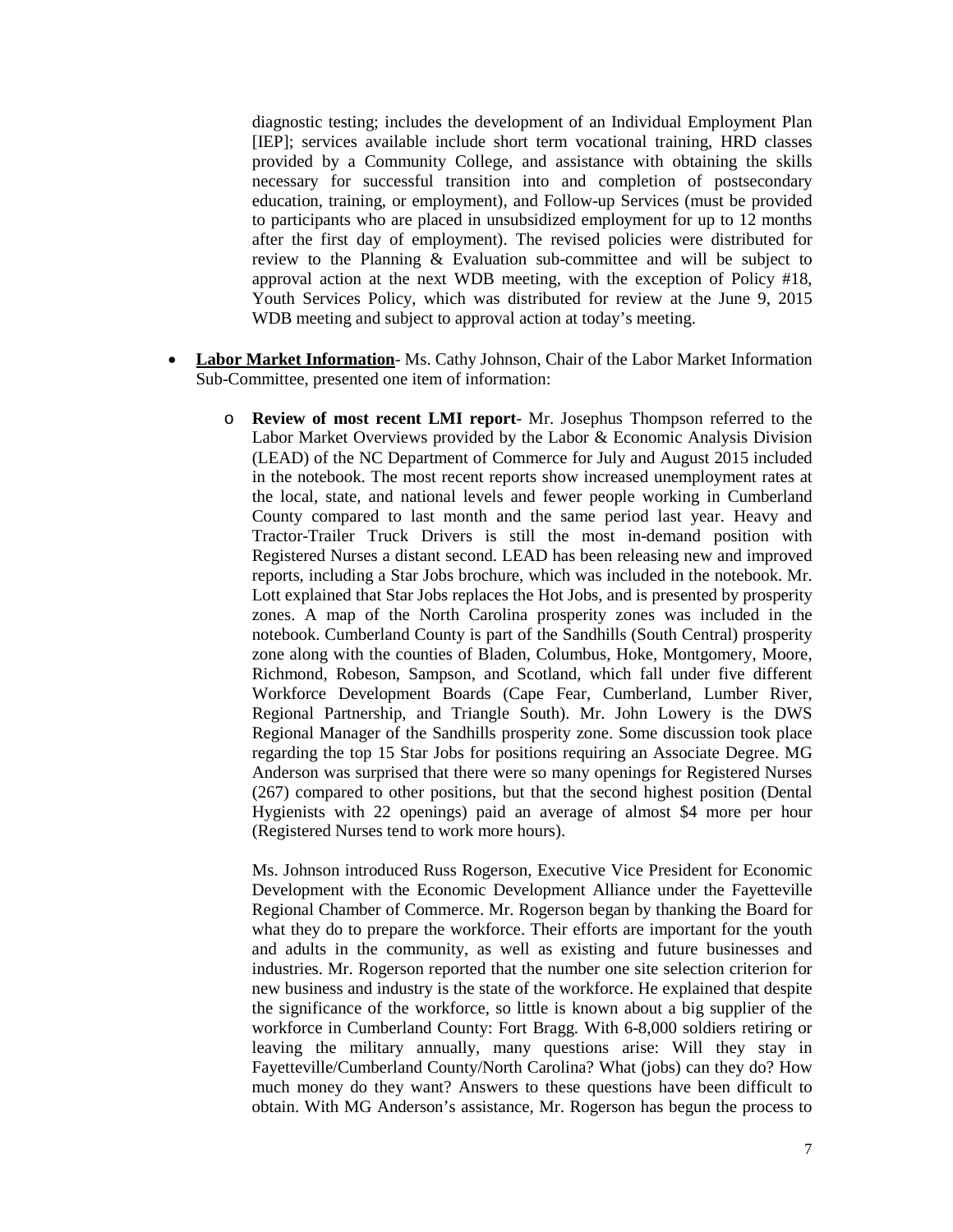find some solutions to these challenges, including how to best define the skills of exiting military as they relate to the civilian workforce. Fort Hood conducted a survey similar to what Mr. Rogerson and MG Anderson proposed; a copy of the Fort Hood Region Veterans Inventory Initiative quarterly report (for July-September 2014) was shared with the Board members. The study, which is an assessment of the intentions, educational level, skills, employment desires, and suggestions to improve the Fort Hood region's "Quality of Place" for soldiers leaving military service at Fort Hood, Texas, is routinely conducted in partnership by the Fort Hood Adjutant General/Army Career and Alumni Program (ACAP), Central Texas Workforce Solutions (Board and Service Centers), Greater Killeen Chamber of Commerce, Heart of Texas Defense Alliance, and Texas Veterans Commission. Mr. Rogerson referred to the Military Transitional Survey which was developed for transitioning service members and military families in the Fayetteville-Fort Bragg region. The purpose of the survey is to collect general information and feedback that will provide insight to the region's skilled military Veteran workforce that will be aligned with efforts to retain existing businesses, attract new businesses, and enhance the options for current and potential residents. Mr. Rogerson conveyed the need to actively sell the value of the military workforce to current and future businesses. The survey will be given to all Fort Bragg soldiers participating in the TAP Program. Mr. Rogerson expressed his excitement at finally being able to better define what the exiting military can do, and get answers to the questions of if they will stay, why or why not, and if there anything we can do to recruit them to stay? A longstanding challenge for Veteran personnel is being able to match their military experience with civilian job descriptions. Mr. Rogerson explained that even though we are more than willing to provide training, in order to attract new business, we want to ensure that the current workforce has individuals with the skill sets needed to do the jobs. Above all, the survey is a start to cultivating an essential partnership with the military, as there has always been a need for more and better information from the military. Mr. Rogerson presented the information regarding the Military Transition Survey to the Board in the hope that they will consider joining as a partner. Mr. Lott explained that although the survey is a good use of WIOA funds, they will have to follow the procurement rules. Ms. Rodriguez added that the project could be considered a programmatic expenditure and they do have the funds to cover it. Mr. McCune said that the survey is an excellent example of partnership venture between Economic Development and Workforce Development, and they should encourage additional community partners such as FTCC, Cumberland County, and the Plant Managers' Association to get involved. Mr. Rogerson explained that the next step of taking the collected information and compiling it into a report will be costly. Mr. TJ Haney applauded the initiative and said he hopes the effort will parlay into timely, valuable deliverables, and not unlike the data gathered by the Economic Development Alliance, will be shared with partners. Ms. Pam Gibson acknowledged that is long overdue for partners to come together in a tangible way. The concern was raised that the initiative does need other partners to share in the financial responsibility; it is not fair for only the WDB to take a hit. MG Anderson explained that he saw an opportunity to take action when exiting commanders gave their approval for the project, thus expediting what was sure to be a lengthy process and allow for implementation within 30-40 days. MG Anderson shared that because of their efforts, 720 surveys have already been completed. The initial collection is a pilot phase of the project, which they plan to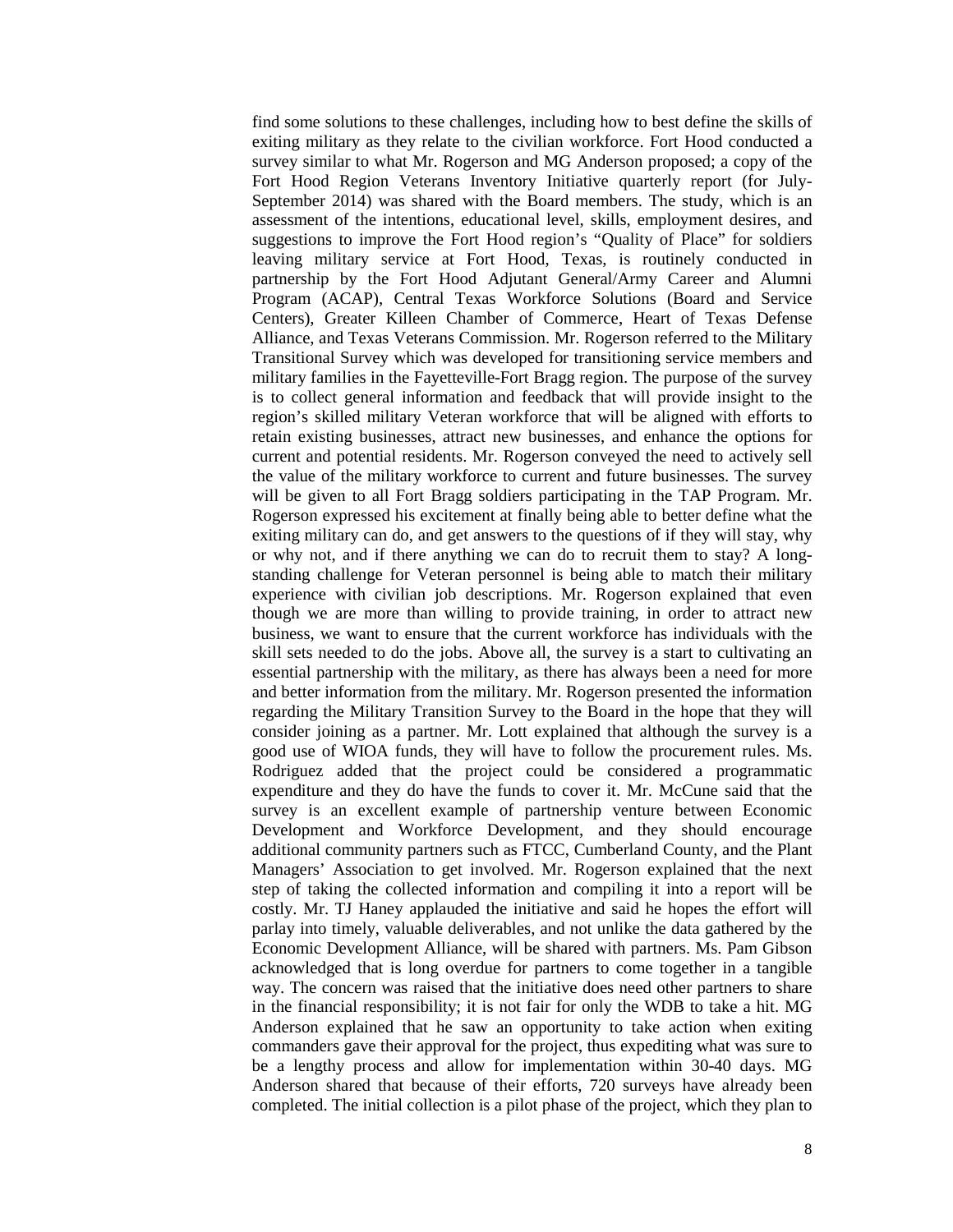test over the first year, and may require some adjustments. The time to bring in partners may be after the pilot phase. The project is about really identifying everything we can about this population in terms of their talents and attributions that will be of value and use to the workforce and educational systems. The survey will also include information on military spouses, who have already proven to be a target group for call centers, as evidenced by the five projects already in Fayetteville. It was the consensus of the WDB that they need to have a major presence at the table when it comes to economic development. Mr. Carl Mitchell, FTCC Vice President for Human Resources and Institutional Effectiveness remarked that they have experienced difficulty when applying for grant opportunities due to the missing military element and not being able to quantify the military's impact. Ms. Rodriguez cautioned about ensuring the process is an arm's length transaction due to MG Anderson being a member of the WDB. Mr. Haney made a motion to pay the full \$10,000 amount requested and to commit to seeking partners for future involvement; Mr. Thompson seconded. After further discussion, it was decided to hold off on the final vote until the next WDB meeting so that the WDB support staff could research the procurement rules. Ms. Johnson shared that the Economic Development Alliance has been busy with 49 active projects, 18 of which are new since July  $1<sup>st</sup>$ . Mr. Rogerson thanked MG Anderson for his guidance and assistance on the project.

The Labor Market Information sub-committee accepted the data as information only.

- **Program Activities and Community Relations-** Ms. Esther Acker, Chair of the Program Activities and Community Relations Sub-Committee, presented one item of information:
	- o **Update on Integrated Service Delivery** –Mr. Lott provided an update regarding the progress of Integrated Service Delivery (ISD). The ISD Leadership Team (Mr. Lott, Mr. Josephus Thompson, and Ms. Troy) is working well and continues to meet frequently to ensure improvements to services and procedures. The Career Center has weekly staff meetings and trainings on Thursday afternoons. Recent training has included customer service, information about partner programs, and a webinar series through the DWS State Training Institute. They continue to work on co-enrolling all customers into WIOA and Wagner-Peyser, and they anticipate that installing scanners for each staff person will help expedite the co-enrollment process. Summary reports were included in the notebook to show contract measures since July 1, 2015 as well as the services and activities provided at the Career Center for the time period of July 1, 2014- June 30, 2015. Ms. Gibson suggested adding a Youth Program staff representative to the ISD Leadership Team; Mr. Lott agreed to add Ms. Brantley to the Leadership Team. The Program Activities and Community Relations subcommittee accepted the update as information only.
- **Marketing/Bylaws/Nominations-** Ms. Esther Thompson, Chair of the Marketing/Bylaws/Nomination Sub-Committee, presented one item of information:
	- o **Revised WDB Bylaws** At the June 9, 2015 WDB meeting, revised WDB Bylaws were distributed for review. The revision, which included changing WIA references to WIOA, also incorporated section  $107(b)(4)(A)(II)$  of WIOA, which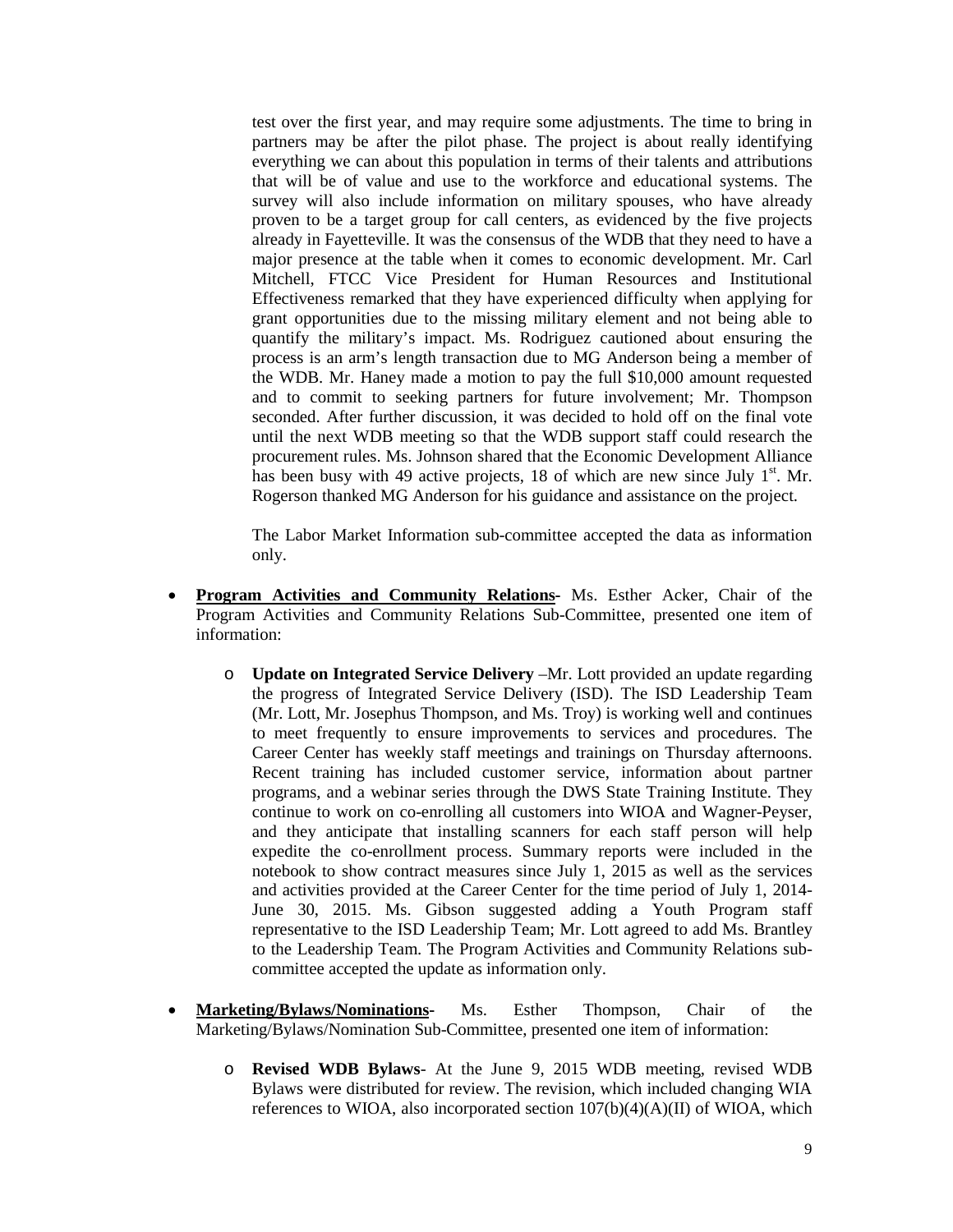states that the Youth Council is to become a standing committee of the WDB. The Chair of the WDB will appoint the Chair of the Youth Council from among the Board members, but the other members of the Youth Council are not required to be WDB members and can be volunteers who represent agencies, communitybased organizations, or individuals in the community who are especially interested in the needs of youth in Cumberland County. The Youth Sub-Committee will continue to meet as they have been (the Friday prior to each WDB meeting), and Ms. Cross will continue to provide a report to the WDB at each meeting. The functions and responsibilities of the committee will remain the same, which is to advise on providing the most effective and comprehensive programs, activities, and opportunities for eligible youth (aged 16-24) seeking assistance in achieving academic and employment success. Ms. Gibson made a motion to approve the revised bylaws; Ms. Thompson seconded the motion. The Marketing/Bylaws/Nominations sub-committee voted to bring the recommendation to the full Board for their consideration.

## **OFFICIAL MEETING**

**I. Call to Order -** The August 11, 2015 meeting of the Workforce Development Board was called to order by the Board Chair, Mr. David McCune, at 1:01 PM.

**II. Recognition of Guests** – Mr. McCune welcomed and thanked the guests in attendance.

**III. Ethics Awareness and Conflict of Interest Statement** – Mr. McCune read the North Carolina State Ethics Commission Ethics Awareness & Conflict of Interest reminder statement to the Board.

**IV. Approval of Minutes -** Mr. McCune asked the members to review the minutes from the June 9, 2015 WDB meeting. A motion was made by Ms. Esther Thompson to approve the minutes as read; the motion was seconded by Ms. Pam Gibson and passed unanimously. The approved minutes will be posted on the Workforce Development Board website at the conclusion of the Board meeting.

**V. Sub-Committee Reports –** Sub-Committee Chairs presented information to the full Board that had been previously considered by the Sub-Committee members in the committee meetings. All information presented was also included in the Board notebooks for review.

- *Business and Finance –*Ms. Linda Hoppmann presented the following information to the Board:
	- o Finance Report– Ms. Nedra Rodriguez presented an updated financial report to the Business and Finance Sub-Committee. Ms. Hoppmann made a motion to approve the request to add \$128,000 to the WIOA Youth Program contract with Cumberland County Schools; the motion was seconded by Ms. Cynthia Wilson and passed unanimously.
- *Youth* Ms. Charlene Cross presented the following information to the Board:
	- o Youth Sub-Committee Report- Ms. Cross provided an update on the Youth Sub-Committee. Ms. Cross made a motion to approve the revised Policy #18, Youth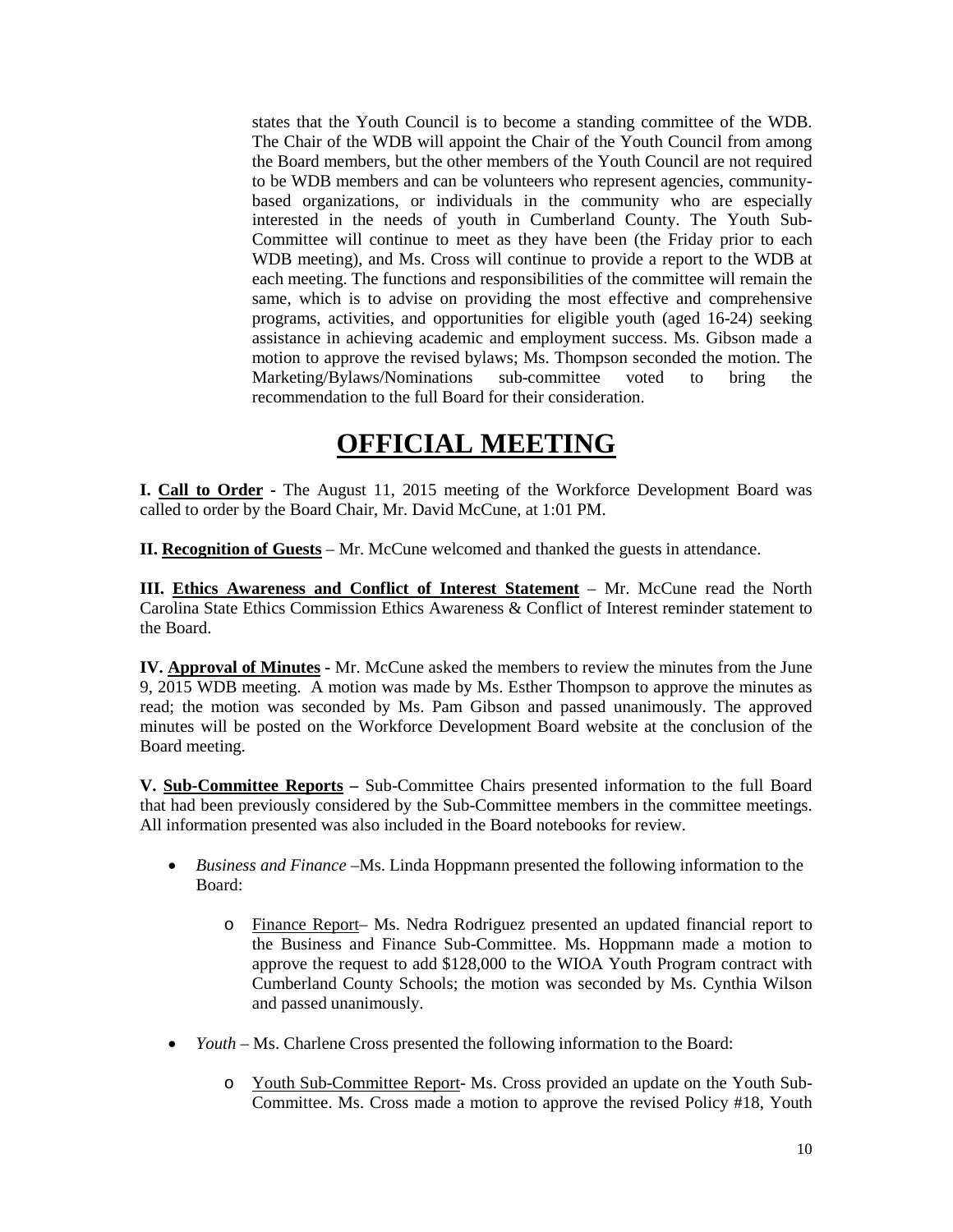Services Policy; the motion was seconded by Mr. TJ Haney and passed unanimously.

- o Update on Contract for WIOA Youth Program- Mr. Chip Lucas, Executive Director, Career and Technical Education, for Cumberland County Schools, provided an update on the WIOA Youth Program. The Board accepted the report as information only.
- *Planning and Evaluation* Mr. Richard Everett presented the following information to the Board:
	- o Update on Contract for WIOA Adult & Dislocated Worker Program Ms. Lorria Troy, Program Director for ResCare Workforce Services, provided an update on the WIOA Adult & Dislocated Worker Program to the Planning and Evaluation sub-committee. The Board accepted the report as information only.
	- o Revised Policies- Mr. Lott provided a summary of the revised policies to the Planning and Evaluation Sub-Committee. The policies were distributed for review and are subject to approval action at the next WDB meeting.
- *Labor Market Information* Mr. Haney presented the following information to the Board:
	- o Review of most recent LMI report Mr. Josephus Thompson shared the most recent Labor Market Overviews provided by the Labor & Economic Analysis Division (LEAD) of the NC Department of Commerce, as well as a new Star Jobs report, which is based on prosperity zones. Mr. Russ Rogerson, Executive Vice President for Economic Development with the Economic Development Alliance under the Fayetteville Regional Chamber of Commerce, spoke about the Military Transitional Survey project. A final decision about whether to fund the survey was put on hold until the next WDB meeting so that the WDB support staff could research the procurement rules. The Board accepted the LMI reports as information only.
- *Program Activities and Community Relations –* Ms. Esther Acker presented the following information to the Board:
	- o Update on Integrated Service Delivery Mr. Lott provided an update on the progress of Integrated Services Delivery to the Program Activities and Community Relations sub-committee. The Board accepted the update as information only.
- *Marketing/Bylaws/Nominations –* Ms. Esther Thompson presented the following information to the Board:
	- o Revised WDB Bylaws Ms. Thompson made a motion to approve the revised WDB Bylaws; the motion was seconded by Ms. Pam Gibson and passed unanimously.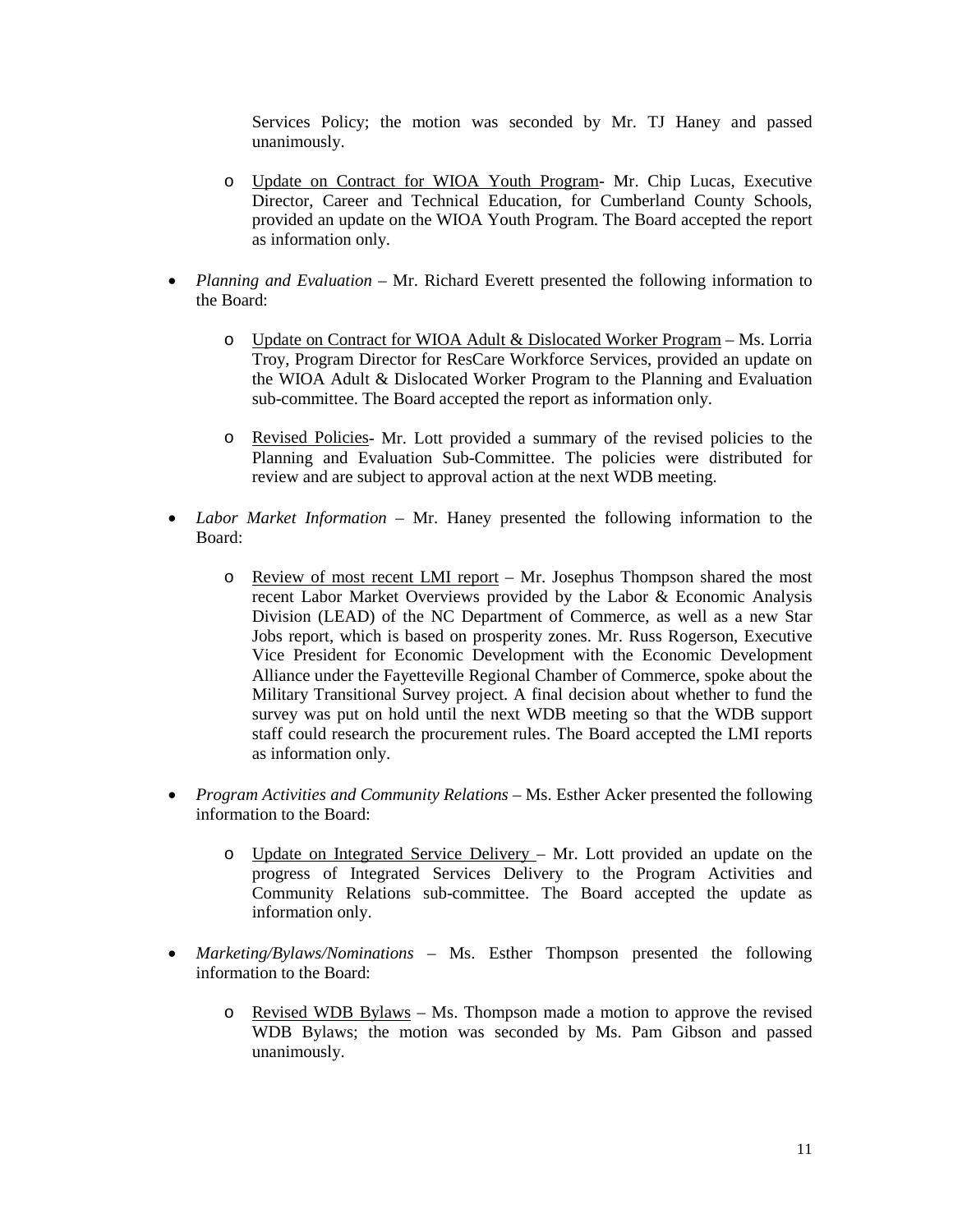**VI. Director's Report** – Mr. Lott began his Director's Report by reminding the WDB that the current Board will still exist until the new Board is appointed by the County Commissioners. There will be a regular meeting of the current Board on October 6, 2015, which will be on conjunction with the Youth Partnership Recognition Luncheon for worksite supervisors and outstanding Youth participants. Mr. Will Collins, Assistant Secretary for Workforce Solutions in the North Carolina Department of Commerce, will speak at the luncheon and will meet with the Workforce Board. Mr. Lott requested that the WDB members forward him any questions they may have for Mr. Collins. The Division of Workforce Solutions announced the creation of eight new Career Pathways Facilitator positions, one for each of the eight prosperity zones. This is in addition to the eight Regional Managers. Mr. John Lowery, the Regional Manager for the Sandhills region, which includes Cumberland County, requested that Mr. Josephus Thompson remain the Public Employment Service representative on the WDB. Mr. Lott shared that he is working with Mr. Haney to develop an application for the Incumbent Worker Training grant, which would award \$20,000 to provide training to existing workers with a company that needs up-skilling. Incumbent Worker training is similar to Customized Training, and Mr. Haney hopes to submit a joint application for the four local sausage plants that have requested assistance with providing training, but individually do not meet the requirements. Mr. Lott will also be working with Career Technical Education staff to apply for a piece of the \$5.25 million grant the state received from National Emergency Grant funds to develop additional Career Pathways projects. The Governor's Office has launched its new branding campaign, NC- Nothing Compares. There is some confusion on if and how this branding is related to NCWorks. Ms. Cross shared that the Apprenticeship Program has seen their new logo. Mr. Lott hopes to be able to provide some clarification about the branding campaigns (NC-Nothing Compares and NCWorks) after attending the Commission meeting on August 12, 2015. As discussed previously in the meeting, Cumberland County Schools assigned an individual to the Youth Program to "champion" the Work-Ready Community project. Ms. Nore Brantley will submit the application to the North Carolina Chamber of Commerce and work toward meeting the criteria required to be certified. The Community College System is the most recent entity to release its strategic plan, which is based on Align4NCWorks. Mr. Lott attended the State Summit for preparing the unified state plan as required by WIOA, and he will attend the Regional Summit next week. The WDB strategic plan will be developed in combination with these various plans.

**VII. Industry Contact Team Update**- Mr. Haney provided a summary of the Industry Contact Team's efforts for the fiscal year 2014-2015. Mr. Haney (Executive Director for Economic Development and Military Continuing Education for FTCC) and Ms. Cathy Johnson (Director of Economic Development for the Economic Development Alliance of Fayetteville and Cumberland County) met quarterly with the express purpose to share and leverage information gathered from their ongoing contacts with business and industry. Ms. Johnson completed 80 business/industry visits during FY2014-2015; of those, 41 were industry, 4 were call centers, 26 were service providers, and 9 were military contractors. Mr. Haney shared items of interest including that 4 companies changed ownership, 13 changed upper-level management (e.g. new CEO, CIO, CFO, Plant Manager, etc.), 24 companies would like to expand in the next three years (e.g. new employees, equipment, facility, etc.), 8 provided the dollar value of their expansion plans (total of \$48,000,500 capital; 295 jobs) , 1 company (Maidenform) closed in March 2015, and 1 company (Dayco) announced they would be closing (date unknown). Ms. Johnson surveys the business leaders to collect information on the Product/Service, Market, Industry, Management, Workforce, Technology, Utility Services, and Quality of Life/Community Services. The responses remain confidential, but the date is grouped together and general comments can be provided. Comments related to workforce issues include: an average rating for the Community College; concerns included not enough welders, carpenters and electricians, and not being helpful with providing an intern; an average rating for State Workforce Services; concerns included Employment Security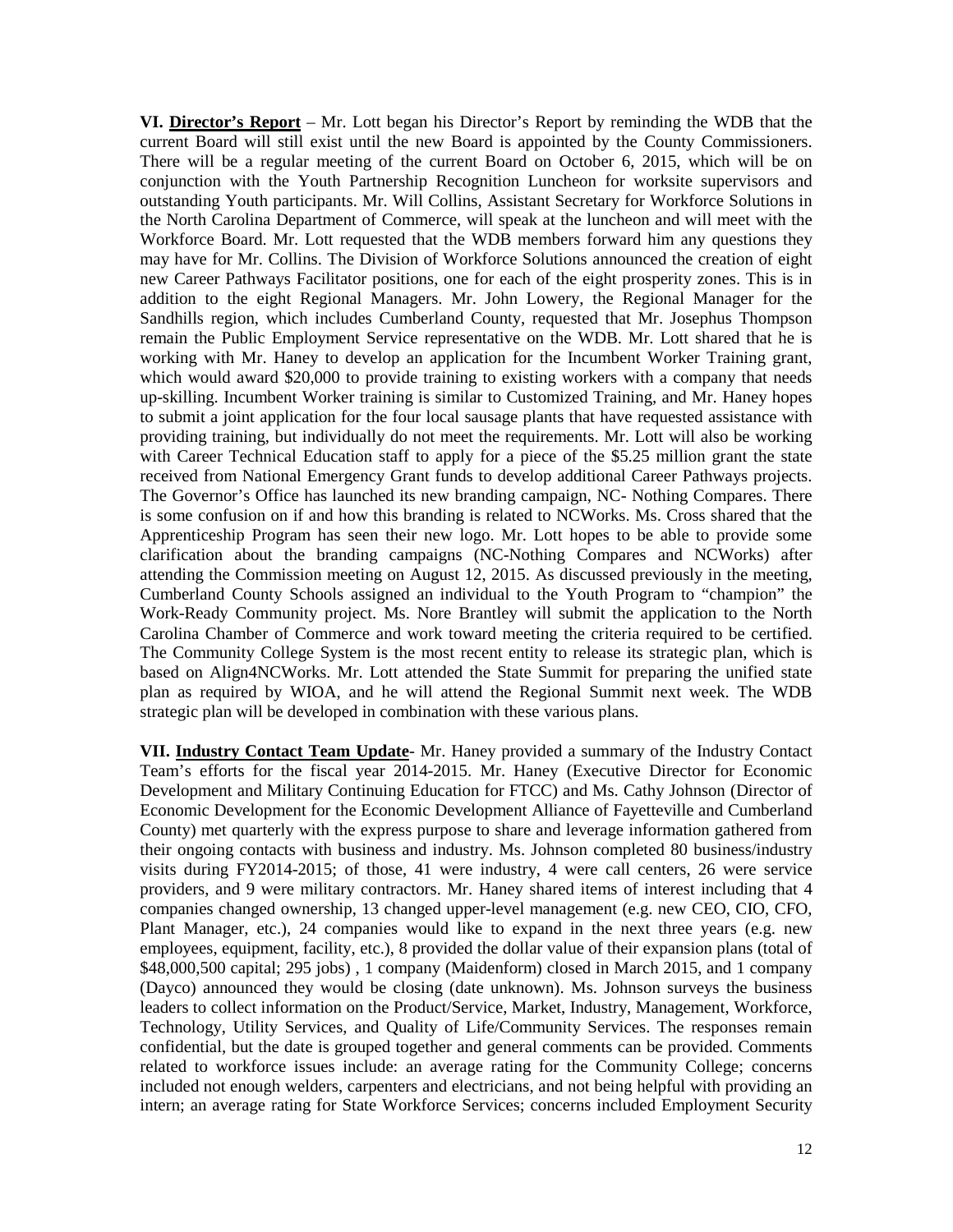sending people that are not qualified, bad process, bad labor pool, not helpful, not training people, and having no plan; 44 of the businesses surveyed provide in house training, 22 increased spending, and 22 reported stable budgets. Of the companies surveyed, 25 reported recruiting problems (mostly for skilled workers), with 34.04% of issues related to community perception and 65.96% due to industry type. Evaluation of the workforce resulted in average ratings for availability, quality, stability, and productivity. Mr. Haney briefed the Board on the activities of the Customized Training Program for FY2014-2015. The program spent \$70,000 on 232 students in 51 classes that served five companies and generated 12,446 membership hours (i.e. hours spent in the classroom) which is the equivalent of 18.09 annual FTE. They successfully completed three long-term customized training projects for Eaton Electrical, Purolator Filters, and K3 Enterprises; these companies represent nearly 1,400 employees. Two current training projects involve the customer call centers of Sykes Enterprises and Blue Cross Blue Shield of North Carolina; together, they represent over 600 new jobs. Upcoming projects that recently achieved state approval are both "second" projects for Clear Path Recycling and MANN+HUMMEL Purolator Filters. Mr. Haney worked closely with DeVon Brock of the Continuing Education Industry Training team to use Business and Industry support funding for training and partnered with NCSU-Industrial Extension Service to get U-Teck ISO-9001 certified within one year. Efforts to increase FTCC's allotment of Capacity Building funds resulted in an increase from \$537 to \$7,515, and raised their status of  $40<sup>th</sup>$  in the system in 2010-2011 to 21<sup>st</sup> place this year. Ms. Gibson requested that Mr. Haney share his business and industry contacts with Ms. Brantley and Mr. Lott in support of the Work-Ready Community effort.

Mr. McCune reminded members that Cumberland County government is now the administrative entity of the Cumberland County Workforce Development Board and support staff. He thanked FTCC for all that they did over the last four years. Mr. McCune is excited to bring the WDB to the next level.

The Fall 2015 Southeastern Employment and Training Association (SETA) Conference will take place in Savannah, GA, September 13-16, 2015. Several WDB members are scheduled to attend, and Mr. McCune announced that he and Ms. Thompson will be presenting a workshop, along with the WDB support staff, on how to conduct an effective Board meeting.

The next Youth Council meeting is scheduled for Friday, October 2, 2015 at the Career Center (410-414 Ray Ave).

The next meeting of the Workforce Development Board is scheduled for Tuesday, October 6, 2015 and will be held in conjunction with the Youth Partnership Recognition Luncheon. The location will be the Holiday Inn I-95 South (1944 Cedar Creek Road, Fayetteville, NC 28314). Sub-committee meetings will begin at 11 am, the luncheon is scheduled for 12 noon, and the WDB meeting will reconvene after the luncheon.

Mr. McCune adjourned the meeting at 1:25 pm.

Respectfully Submitted By:

Peggy Aazam, Executive Assistant

\_\_\_\_\_\_\_\_\_\_\_\_\_\_\_\_\_\_\_\_\_\_\_\_\_\_\_\_\_\_\_\_\_\_\_\_\_\_\_

\_\_\_\_\_\_\_\_\_\_\_\_\_\_\_\_\_\_\_\_\_\_\_\_\_\_\_\_\_\_\_\_\_\_\_\_\_\_\_